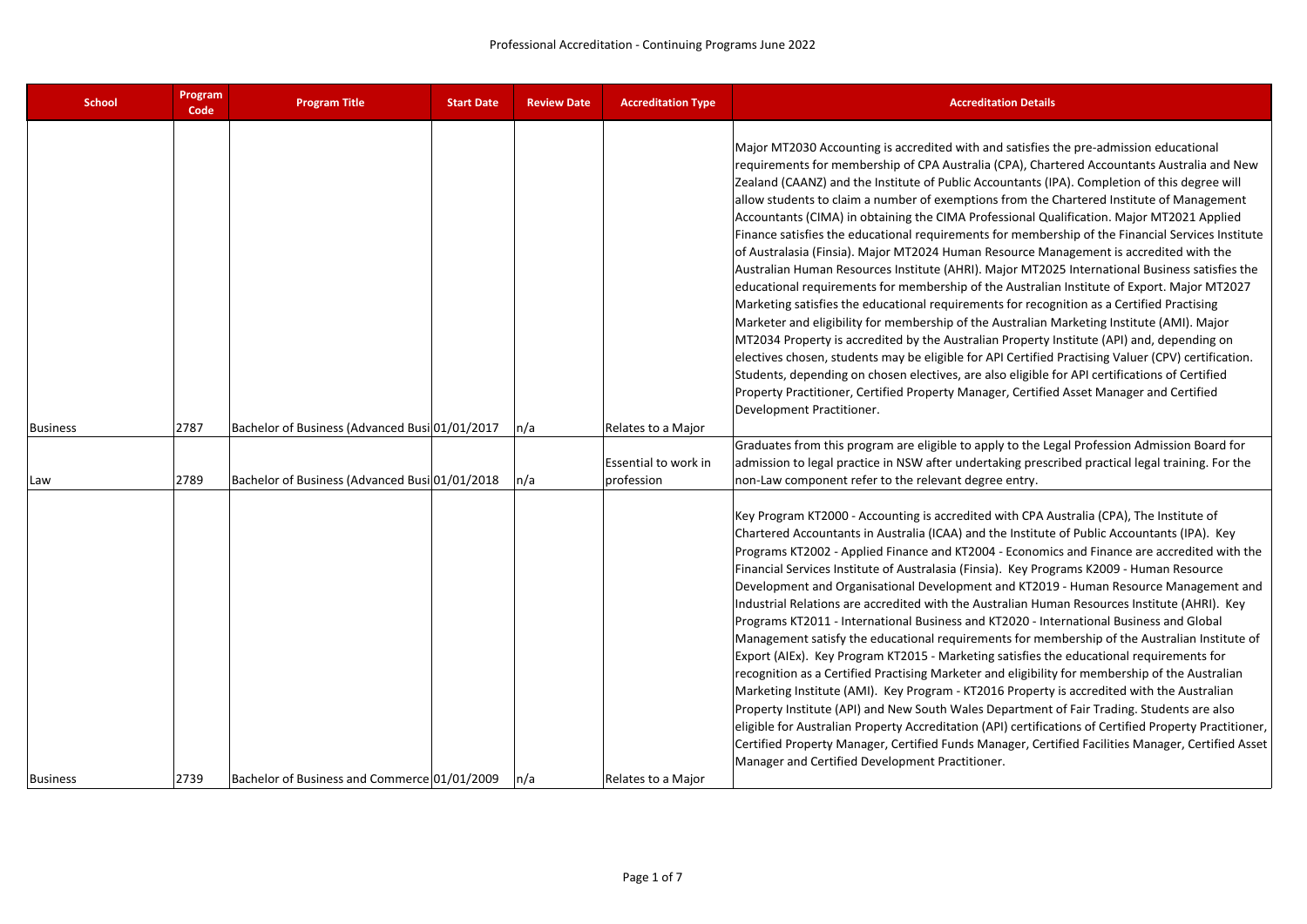| <b>School</b>   | Program<br>Code | <b>Program Title</b>                         | <b>Start Date</b> | <b>Review Date</b> | <b>Accreditation Type</b>          | <b>Accreditation Details</b>                                                                                                                                                                                                                                                                                                                                                                                                                                                                                                                                                                                                                                                                                                                                                                                                                                                                                                                                                                                                                                                                                                                                                                                                                                                                                         |
|-----------------|-----------------|----------------------------------------------|-------------------|--------------------|------------------------------------|----------------------------------------------------------------------------------------------------------------------------------------------------------------------------------------------------------------------------------------------------------------------------------------------------------------------------------------------------------------------------------------------------------------------------------------------------------------------------------------------------------------------------------------------------------------------------------------------------------------------------------------------------------------------------------------------------------------------------------------------------------------------------------------------------------------------------------------------------------------------------------------------------------------------------------------------------------------------------------------------------------------------------------------------------------------------------------------------------------------------------------------------------------------------------------------------------------------------------------------------------------------------------------------------------------------------|
| <b>Business</b> | 2753            | Bachelor of Business and Commerce 01/01/2012 |                   | n/a                | Relates to a Major                 | Major MT2000 - Accounting is accredited with CPA Australia (CPA), The Institute of Chartered<br>Accountants in Australia (ICAA) and the Institute of Public Accountants (IPA). Major MT2011 -<br>Applied Finance is accredited with the Financial Services Institute of Australasia (Finsia). Major<br>MT2012 - Human Resource Management is accredited with the Australian Human Resources<br>Institute (AHRI). Major MT2015 - International Business satisfies the educational requirements for<br>membership of the Australian Institute of Export. Major MT2006 - Marketing satisfies the<br>educational requirements for recognition as a Certified Practising Marketer and eligibility for<br>membership of the Australian Marketing Institute (AMI). Major - MT2014 Property is accredited<br>by the Australian Property Institute (API) and, depending on electives chosen, students may be<br>eligible for API Certified Practising Valuer (CPV) eligibility and registration as a valuer with the<br>NSW Fair Trading. Students, depending on chosen electives, are also eligible for Australian<br>Property Institute (API) certifications of Certified Property Practitioner, Certified Property<br>Manager, Certified Funds Manager, Certified Asset Manager and Certified Development<br>Practitioner. |
|                 |                 |                                              |                   |                    |                                    | Major MT2000 - Accounting is accredited with CPA Australia (CPA), The Institute of Chartered<br>Accountants in Australia (ICAA) and the Institute of Public Accountants (IPA). Major MT2011 -<br>Applied Finance is accredited with the Financial Services Institute of Australasia (Finsia). Major<br>MT2012 - Human Resource Management is accredited with the Australian Human Resources<br>Institute (AHRI). Major MT2015 - International Business satisfies the educational requirements for<br>membership of the Australian Institute of Export. Major MT2006 - Marketing satisfies the<br>educational requirements for recognition as a Certified Practising Marketer and eligibility for<br>membership of the Australian Marketing Institute (AMI). Major MT2014 - Property is accredited<br>by the Australian Property Institute (API) and, depending on electives chosen, students may be<br>eligible for API Certified Practising Valuer (CPV) eligibility and registration as a valuer with NSW<br>Fair Trading. Students, depending on chosen electives, are also eligible for Australian Property<br>Institute (API) certifications of Certified Property Practitioner, Certified Property Manager,<br>Certified Funds Manager, Certified Asset Manager and Certified Development Practitioner.        |
| <b>Business</b> | 2754            | Bachelor of Business and Commerce 01/01/2015 |                   | n/a                | Relates to a Major                 | Graduates from this program are eligible to apply to the Legal Profession Admission Board for                                                                                                                                                                                                                                                                                                                                                                                                                                                                                                                                                                                                                                                                                                                                                                                                                                                                                                                                                                                                                                                                                                                                                                                                                        |
| Law             | 2747            | Bachelor of Business and Commerce 01/01/2015 |                   | $\ln/a$            | Essential to work in<br>profession | admission to legal practice in NSW after undertaking prescribed practical legal training. For the<br>non-Law component refer to the relevant degree entry.                                                                                                                                                                                                                                                                                                                                                                                                                                                                                                                                                                                                                                                                                                                                                                                                                                                                                                                                                                                                                                                                                                                                                           |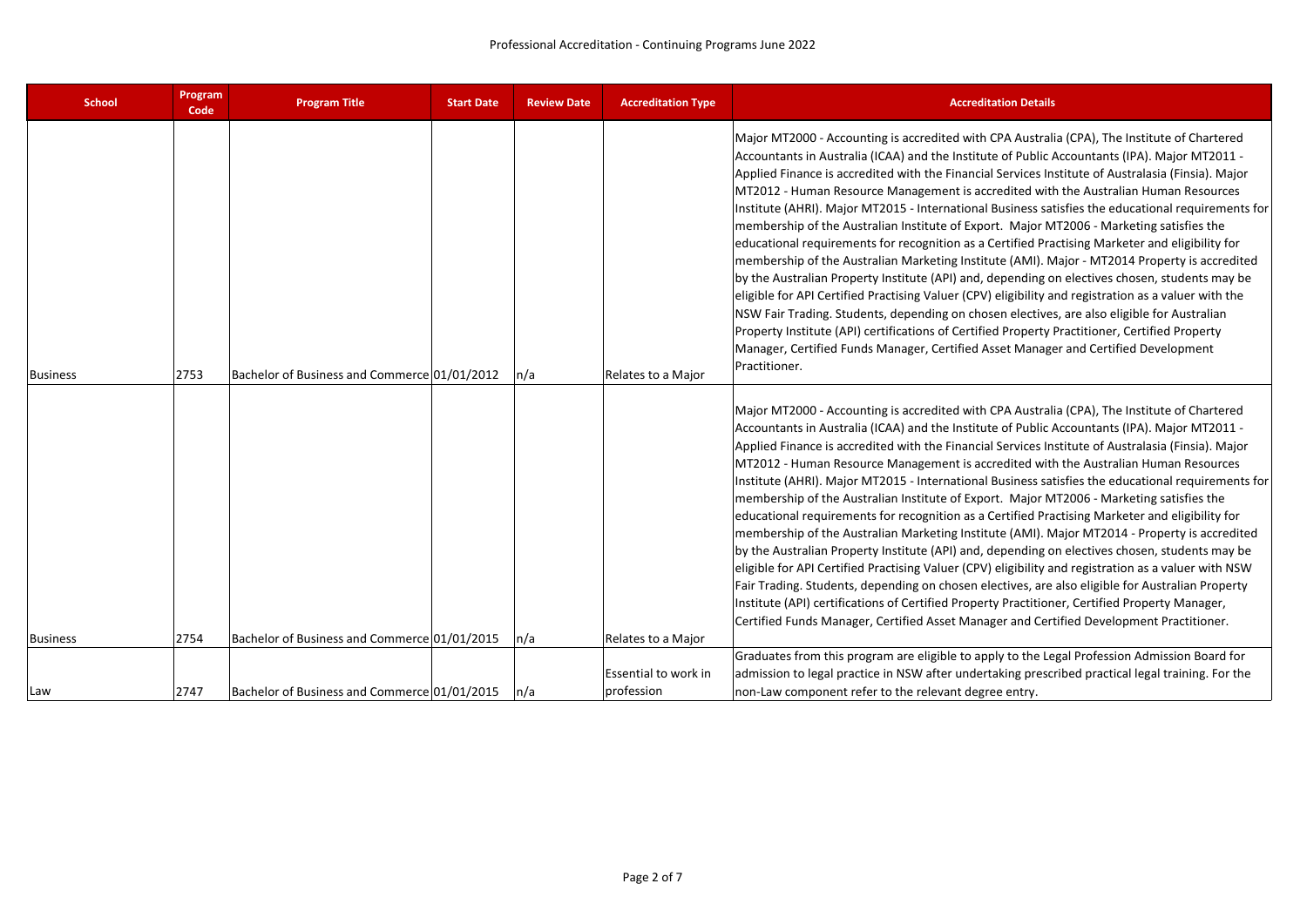| <b>School</b>                     | Program<br>Code | <b>Program Title</b>                          | <b>Start Date</b> | <b>Review Date</b> | <b>Accreditation Type</b>          | <b>Accreditation Details</b>                                                                                                                                                                                                                                                                                                                                                                                                                                                                                                                                                                                                                                                                                                                                                                                                                                                                                                                                                                                                                                                                                                                                                                                                                                                                                                                                                                                                                                                                                                                                                                                                                                                                                                                                                                                                                                                                                                                                   |
|-----------------------------------|-----------------|-----------------------------------------------|-------------------|--------------------|------------------------------------|----------------------------------------------------------------------------------------------------------------------------------------------------------------------------------------------------------------------------------------------------------------------------------------------------------------------------------------------------------------------------------------------------------------------------------------------------------------------------------------------------------------------------------------------------------------------------------------------------------------------------------------------------------------------------------------------------------------------------------------------------------------------------------------------------------------------------------------------------------------------------------------------------------------------------------------------------------------------------------------------------------------------------------------------------------------------------------------------------------------------------------------------------------------------------------------------------------------------------------------------------------------------------------------------------------------------------------------------------------------------------------------------------------------------------------------------------------------------------------------------------------------------------------------------------------------------------------------------------------------------------------------------------------------------------------------------------------------------------------------------------------------------------------------------------------------------------------------------------------------------------------------------------------------------------------------------------------------|
| Law                               | 2740            | Bachelor of Business and Commerce 01/01/2009  |                   | n/a                | Essential to work in<br>profession | Graduates from this program are eligible to apply to the Legal Profession Admission Board for<br>admission to legal practice in NSW after undertaking prescribed practical legal training. For the<br>non-Law component refer to the relevant degree entry. Major MT2000 - Accounting is accredited<br>with CPA Australia (CPA), The Institute of Chartered Accountants in Australia (ICAA) and the<br>Institute of Public Accountants (IPA) subject to completion of specified electives. Major MT2011 -<br>Applied Finance is accredited with the Financial Services Institute of Australasia (Finsia). Major<br>MT2012 - Human Resource Management is accredited with the Australian Human Resources<br>Institute (AHRI). Major MT2006 - Marketing satisfies the educational requirements for<br>recognition as a Certified Practising Marketer and eligibility for membership of the Australian<br>Marketing Institute (AMI). Major - MT2014 Property is accredited by the Australian Property<br>Institute (API) and, depending on electives chosen, students may be eligible for API Certified<br>Practising Valuer (CPV) eligibility and registration as a valuer with the NSW Fair Trading. Students,<br>depending on chosen electives, are also eligible for Australian Property Institute (API)<br>certifications of Certified Property Practitioner, Certified Property Manager, Certified Funds<br>Manager, Certified Asset Manager and Certified Development Practitioner. Students choosing<br>the BBC (Property) major should note that in order to achieve accreditation with the Australian<br>Property Institute (API) and registration as a valuer with the NSW Fair Trading, they will need to<br>complete an additional two units (20 credit points) over and above the 400 credit points of this<br>course: 200711 - Statutory Valuation (level 3) offered in Autumn plus 200876 - Specialised<br>Valuation (level 3) offered in Spring. |
| Law                               | 2723            | Bachelor of Communication Studies/01/01/2010  |                   | n/a                | Essential to work in<br>profession | Graduates from the Bachelor of Laws are eligible to apply to the Legal Profession Admission<br>Board for admission to legal practice in NSW after undertaking prescribed practical legal training.                                                                                                                                                                                                                                                                                                                                                                                                                                                                                                                                                                                                                                                                                                                                                                                                                                                                                                                                                                                                                                                                                                                                                                                                                                                                                                                                                                                                                                                                                                                                                                                                                                                                                                                                                             |
| Humanities & Comm Arts 1785       |                 | Bachelor of Communication/Bachelo 01/01/2015  |                   | n/a                | Relates to a Major                 | Major MT2011 - Applied Finance is accredited with the Financial Services Institute of Australasia<br>(Finsia). Major MT2012 - Human Resource Management is accredited with the Australian Human<br>Resources Institute (AHRI). Major MT2006 - Marketing satisfies the educational requirements for<br>recognition as a Certified Practising Marketer and eligibility for membership of the Australian<br>Marketing Institute (AMI). The Bachelor of Communication is accredited by professional<br>organisations including the Public Relations Institute of Australia (PRIA); and the Media<br>Federation of Australia (MFA)                                                                                                                                                                                                                                                                                                                                                                                                                                                                                                                                                                                                                                                                                                                                                                                                                                                                                                                                                                                                                                                                                                                                                                                                                                                                                                                                  |
|                                   |                 |                                               |                   |                    | Essential to work in               | On successful completion of this course, graduates will be eligible for registration with the                                                                                                                                                                                                                                                                                                                                                                                                                                                                                                                                                                                                                                                                                                                                                                                                                                                                                                                                                                                                                                                                                                                                                                                                                                                                                                                                                                                                                                                                                                                                                                                                                                                                                                                                                                                                                                                                  |
| <b>Social Sciences</b>            | 1689            | Bachelor of Community and Social D 01/01/2019 |                   | n/a                | profession                         | Australian Community Workers Association (ACWA).                                                                                                                                                                                                                                                                                                                                                                                                                                                                                                                                                                                                                                                                                                                                                                                                                                                                                                                                                                                                                                                                                                                                                                                                                                                                                                                                                                                                                                                                                                                                                                                                                                                                                                                                                                                                                                                                                                               |
| Social Sciences                   | 1665            | <b>Bachelor of Community Welfare</b>          | 01/01/2010        | n/a                | Non-essential                      | This course is accredited by the Australian Community Workers Association.                                                                                                                                                                                                                                                                                                                                                                                                                                                                                                                                                                                                                                                                                                                                                                                                                                                                                                                                                                                                                                                                                                                                                                                                                                                                                                                                                                                                                                                                                                                                                                                                                                                                                                                                                                                                                                                                                     |
| Computer, Data & Math<br>Sciences | 3633            | <b>Bachelor of Computing</b>                  | 01/01/2009        | n/a                | Non-essential                      | The Bachelor of Computing is accredited with the Australian Computer Society (ACS) at<br>Professional Level.                                                                                                                                                                                                                                                                                                                                                                                                                                                                                                                                                                                                                                                                                                                                                                                                                                                                                                                                                                                                                                                                                                                                                                                                                                                                                                                                                                                                                                                                                                                                                                                                                                                                                                                                                                                                                                                   |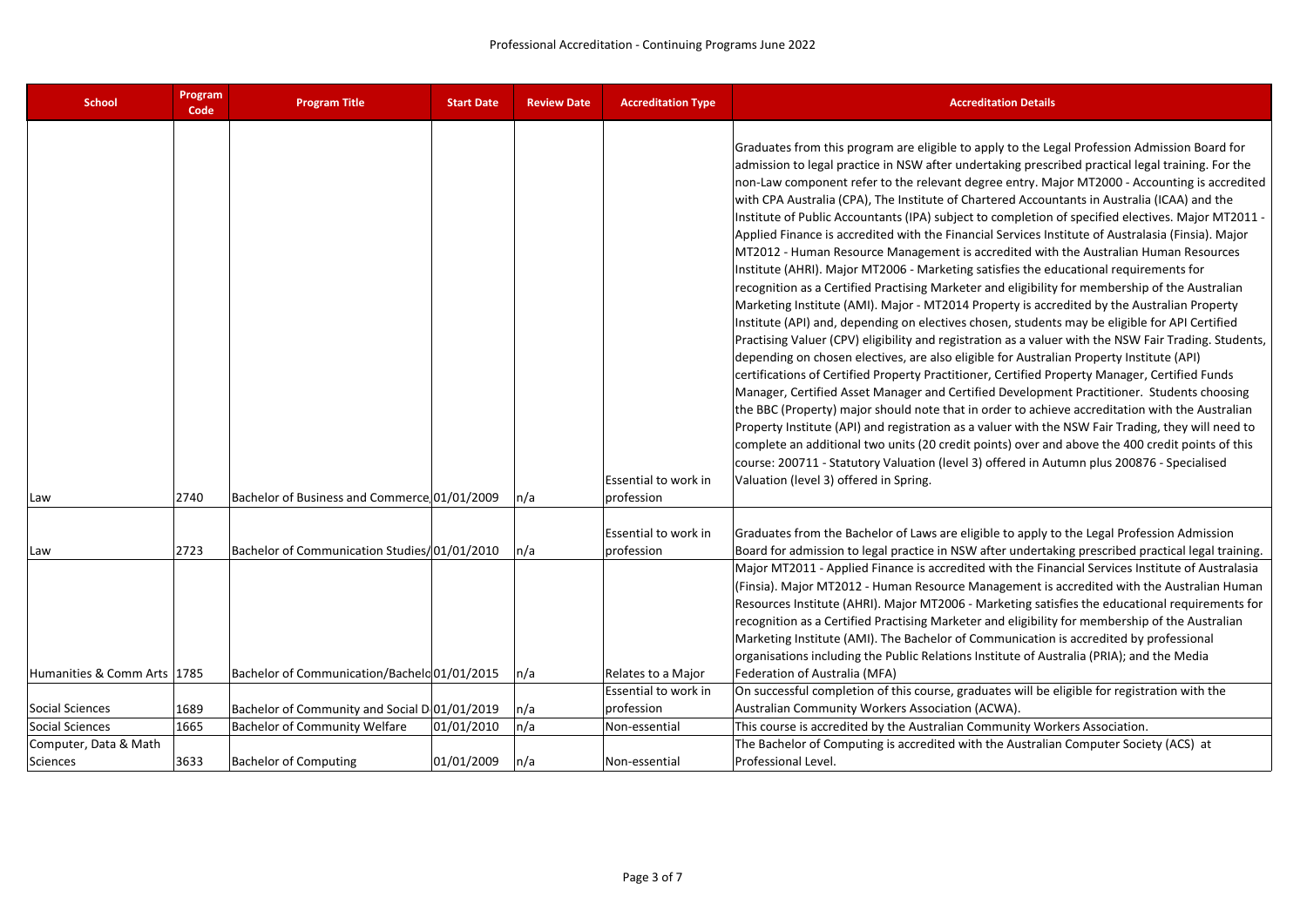| <b>School</b>                     | Program<br>Code | <b>Program Title</b>                           | <b>Start Date</b> | <b>Review Date</b> | <b>Accreditation Type</b>                                  | <b>Accreditation Details</b>                                                                                                                                                                                                                                                                                                                                                                                                                                                                                                                                                                                                                                                                                                                                                                                                                                                                                                                                                                                                                                                                 |
|-----------------------------------|-----------------|------------------------------------------------|-------------------|--------------------|------------------------------------------------------------|----------------------------------------------------------------------------------------------------------------------------------------------------------------------------------------------------------------------------------------------------------------------------------------------------------------------------------------------------------------------------------------------------------------------------------------------------------------------------------------------------------------------------------------------------------------------------------------------------------------------------------------------------------------------------------------------------------------------------------------------------------------------------------------------------------------------------------------------------------------------------------------------------------------------------------------------------------------------------------------------------------------------------------------------------------------------------------------------|
| Eng, Design & Built Env           | 2607            | Bachelor of Construction Manageme 01/01/2013   |                   | n/a                | Non-essential                                              | The Bachelor of Construction Management is accredited with the Australian Institute of Building.<br>Graduates are eligible for Probationer membership with advancement to member grades of the<br>Australian Institute of Quantity Surveyors (AIQS) after Assessment of Professional Competence.                                                                                                                                                                                                                                                                                                                                                                                                                                                                                                                                                                                                                                                                                                                                                                                             |
| Eng, Design & Built Env           | 3502            | Bachelor of Design and Technology   01/01/2015 |                   | n/a                | Non-essential                                              | Graduates are eligible for membership of the Design Institute of Australia (DIA).                                                                                                                                                                                                                                                                                                                                                                                                                                                                                                                                                                                                                                                                                                                                                                                                                                                                                                                                                                                                            |
| Law                               | 2526            | Bachelor of Economics/Bachelor of L 01/01/2012 |                   | n/a                | Essential to work in<br>profession<br>Essential to work in | Graduates from the Bachelor of Laws are eligible to apply to the Legal Profession Admission<br>Board for admission to legal practice in NSW after undertaking prescribed practical legal training.<br>The course has been designed to meet the requirements of Engineers Australia at the level of                                                                                                                                                                                                                                                                                                                                                                                                                                                                                                                                                                                                                                                                                                                                                                                           |
| Eng, Design & Built Env           | 3621            | <b>Bachelor of Engineering</b>                 | 01/01/2012        | n/a                | profession                                                 | Professional Engineer.                                                                                                                                                                                                                                                                                                                                                                                                                                                                                                                                                                                                                                                                                                                                                                                                                                                                                                                                                                                                                                                                       |
| Eng, Design & Built Env           | 3689            | <b>Bachelor of Engineering</b>                 | 01/01/2014        | n/a                | Essential to work in<br>profession                         | Graduates of this program are eligible to apply for full membership of Engineers Australia. They<br>are eligible to apply for Chartered Professional Engineering registration upon successful<br>completion of required engineering practice period specified by Engineers Australia.                                                                                                                                                                                                                                                                                                                                                                                                                                                                                                                                                                                                                                                                                                                                                                                                        |
| <b>Business</b>                   | 2727            | <b>Bachelor of Financial Advising</b>          | 01/07/2010        | n/a                | Non-essential                                              | Depending upon the electives and alternates chosen, this degree satisfies the accreditation<br>requirements of the Financial Planning Association (FPA) and the Australian Securities and<br>Investments Commission (ASIC), as well as CPA Australia (CPA), The Institute of Chartered<br>Accountants in Australia (ICAA) and the Institute of Public Accountants (IPA) for entry into their<br>programs respectively. In order to meet entry requirements to the Certified Financial Planning<br>(CFP) professional educational programs offered by the FPA students will need to complete units<br>in the financial planning stream. Upon completion of this degree, students may also be eligible to<br>apply for registration with the Tax Practitioners Board. The required units to meet the preliminary<br>educational requirements to gain recognition as a Tax Agent are included in the core units.<br>However, students will also need to meet other educational and professional requirements as<br>stipulated by the Tax Practitioners Board, to become a registered tax agent. |
| <b>Health Sciences</b>            | 4663            | Bachelor of Health Science/Master o 01/01/2012 |                   | n/a                | Essential to work in<br>profession                         | This program is accredited by the Occupational Therapy Council as an approved program of study<br>in Australia and graduates are eligible for professional registration by the Australian Health<br>Practitioners Regulation Agency (AHPRA)                                                                                                                                                                                                                                                                                                                                                                                                                                                                                                                                                                                                                                                                                                                                                                                                                                                  |
| <b>Health Sciences</b>            | 4660            | Bachelor of Health Science/Master o 01/01/2010 |                   | n/a                | Essential to work in<br>profession                         | This course has been approved by the Chinese Medicine Board of Australia. Students who have<br>successfully completed the course are eligible to apply for national general registration. The<br>national Chinese medicine registration commences from 1 July 2012.                                                                                                                                                                                                                                                                                                                                                                                                                                                                                                                                                                                                                                                                                                                                                                                                                          |
| Computer, Data & Math<br>Sciences | 3655            | Bachelor of Information and Commu 01/01/2015   |                   | n/a                | Non-essential                                              | The Bachelor of Information and Communications Technology is currently accredited with the<br>Australian Computer Society (ACS) at Professional level. Accreditation is held with the Australian<br>Human Resource Institute (AHRI) for students completing the Bachelor of Business and<br>Commerce (Human Resource Management) major.                                                                                                                                                                                                                                                                                                                                                                                                                                                                                                                                                                                                                                                                                                                                                      |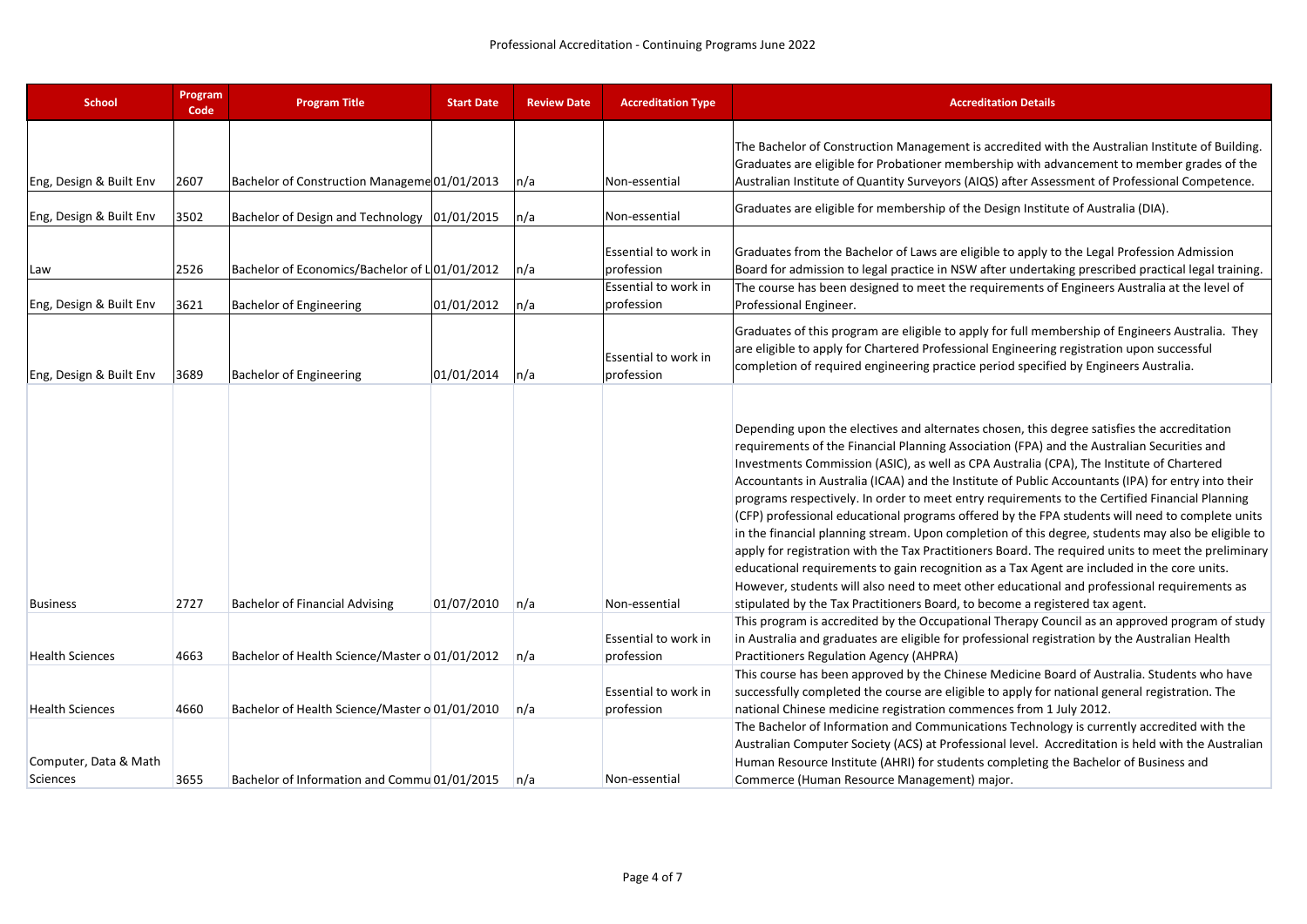| <b>School</b>         | Program<br>Code | <b>Program Title</b>                            | <b>Start Date</b> | <b>Review Date</b>    | <b>Accreditation Type</b>          | <b>Accreditation Details</b>                                                                                                                                                                                                                                                                                                                         |
|-----------------------|-----------------|-------------------------------------------------|-------------------|-----------------------|------------------------------------|------------------------------------------------------------------------------------------------------------------------------------------------------------------------------------------------------------------------------------------------------------------------------------------------------------------------------------------------------|
| Computer, Data & Math |                 |                                                 |                   |                       |                                    | The Bachelor of Information and Communications Technology is accredited with the Australian<br>Computer Society (ACS) at Professional level. The Bachelor of Business and Commerce<br>(Accounting) has accreditation with CPA Australia and The Institute of Chartered Accountants in                                                                |
| Sciences              | 3656            | Bachelor of Information and Commu 01/01/2014    |                   | n/a                   | Non-essential                      | Australia.                                                                                                                                                                                                                                                                                                                                           |
| Science               | 3673            | <b>Bachelor of Medical Science</b>              | 01/01/2012        | n/a                   | Relates to a Major                 | The Medicinal Chemistry major within the Bachelor of Medical Science is accredited by the Royal<br>Australian Chemical Institute (RACI) for normal entry of a graduate to the Chartered Chemist<br>qualification.                                                                                                                                    |
| Science               | 3682            | Bachelor of Medical Science (Advand 01/01/2017  |                   | n/a                   | Relates to a Major                 | The Medicinal Chemistry major for this degree is accredited by the Royal Australian Chemical<br>Institute (RACI) for normal entry of a graduate to the Chartered Chemist qualification.                                                                                                                                                              |
| Medicine              | 4641            | Bachelor of Medicine, Bachelor of Su 01/01/2011 |                   | 31/03/2024 profession | Essential to work in               | On completion of this Course graduates will be eligible for registration by the Medical Board<br>(AHPRA) in all Australian states and territories in Australia, following successful completion of a<br>period of required supervised graduate training. Graduates will also be able to apply for<br>registration in a number of overseas countries. |
| Science               | 3672            | Bachelor of Natural Science (Environ 01/01/2012 |                   | n/a                   | Non-essential                      | This course is currently accredited by Environmental Health Australia.                                                                                                                                                                                                                                                                               |
| Social Sciences       | 1662            | <b>Bachelor of Policing</b>                     | 01/01/2010        | n/a                   | Essential to work in<br>profession | Developed in collaboration with NSW Police Force, the course fulfils the academic requirements<br>for employment with them. Graduates seeking employment will be required to meet the entry<br>standards of NSW Police Force on a competitive basis, for example in relation to fitness and other<br>aspects of professional suitability.            |
| Psychology            | 1860            | Bachelor of Psychological Studies (H(01/01/2018 |                   | n/a                   | Essential to work in<br>profession | This course is accredited by the Australian Psychology Accreditation Council (APAC) on the basis<br>that it meets all the APAC Accreditation Standards (June 2010) for a fourth year sequence of<br>study in psychology.                                                                                                                             |
| Psychology            | 1500            | <b>Bachelor of Psychology</b>                   | 01/01/2010        | n/a                   | Essential to work in<br>profession | This course is accredited by the Australian Psychology Accreditation Council (APAC) on the basis<br>that it meets all the APAC Accreditation Standards (June 2010) for a four year sequence of study<br>in psychology.                                                                                                                               |
| Psychology            | 1834            | Bachelor of Psychology                          | 01/01/2017        | n/a                   | Essential to work in<br>profession | This course is accredited by the Australian Psychology Accreditation Council (APAC) on the basis<br>that it meets all the APAC Accreditation Standards (June 2010) for a four year sequence of study<br>in psychology.                                                                                                                               |
| Science               | 3736            | Bachelor of Science - Pathway to Tea 01/01/2017 |                   | n/a                   | Relates to a Major                 | The Bachelor of Science (Chemistry) - Pathway to Teaching (Secondary) is accredited with RACI for<br>normal entry of a graduate to the Chartered Chemist qualification.                                                                                                                                                                              |
| Science               | 3638            | Bachelor of Science - Pathway to Tea 01/01/2012 |                   | n/a                   | Relates to a Major                 | The Bachelor of Science (Chemistry) is accredited by The Royal Australian Chemical Institute<br>Incorporated (RACI).                                                                                                                                                                                                                                 |
| Science               | 3562            | Bachelor of Science (Advanced Scien 01/01/2016  |                   | n/a                   | Non-essential                      | The Bachelor of Science (Advanced Science) is accredited by the Royal Australian Chemical<br>Institute (RACI) for normal entry of a graduate to the Chartered Chemist qualification.                                                                                                                                                                 |
| Science               | 3676            | Bachelor of Science (Chemistry)                 | 01/01/2016        | n/a                   | Non-essential                      | The Bachelor of Science (Chemistry) is accredited by The Royal Australian Chemical Institute<br>(RACI).                                                                                                                                                                                                                                              |
| Science               | 3660            | Bachelor of Science/Bachelor of Inte 01/01/2016 |                   | n/a                   | Relates to a Major                 | The Bachelor of Science (Chemistry)/Bachelor of International Studies is accredited by The Royal<br>Australian Chemical Institute Incorporated (RACI).                                                                                                                                                                                               |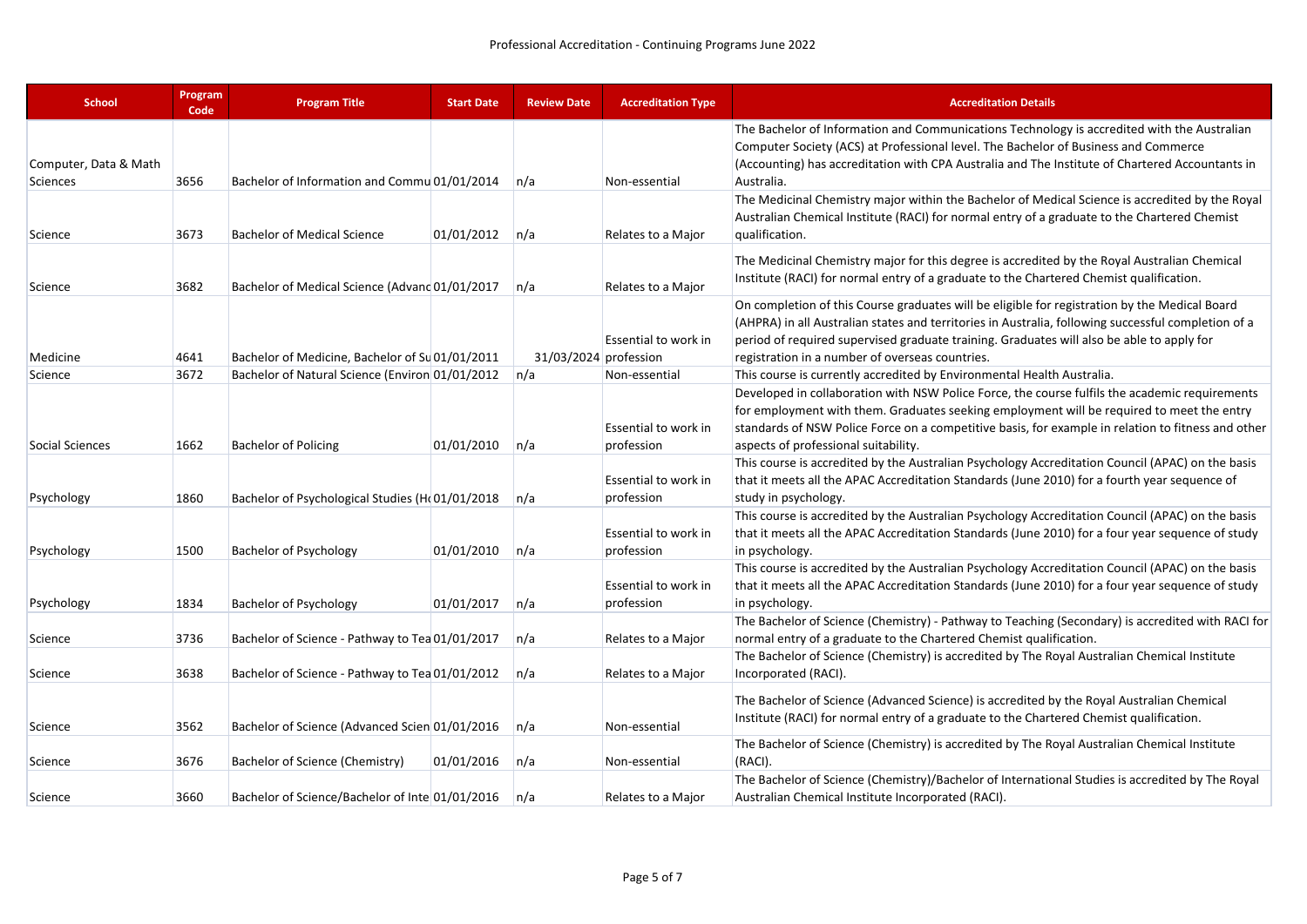| <b>School</b>           | Program<br>Code | <b>Program Title</b>                             | <b>Start Date</b> | <b>Review Date</b> | <b>Accreditation Type</b> | <b>Accreditation Details</b>                                                                                                                                                                      |
|-------------------------|-----------------|--------------------------------------------------|-------------------|--------------------|---------------------------|---------------------------------------------------------------------------------------------------------------------------------------------------------------------------------------------------|
|                         |                 |                                                  |                   |                    |                           | This course is accredited by the Australian Psychology Accreditation Council (APAC) on the basis                                                                                                  |
|                         |                 |                                                  |                   |                    | Essential to work in      | that it meets all the APAC Accreditation Standards (June 2010) for a three year sequence of study                                                                                                 |
| Psychology              | 1886            | Bachelor of Social Science (Psycholog 01/01/2021 |                   | n/a                | profession                | in psychology.                                                                                                                                                                                    |
|                         |                 |                                                  |                   |                    |                           | This course is accredited by the Australian Psychology Accreditation Council (APAC) on the basis                                                                                                  |
|                         |                 |                                                  |                   |                    | Essential to work in      | that it meets all the APAC Accreditation Standards (June 2010) for a three year sequence of study                                                                                                 |
| Psychology              | 1711            | Bachelor of Social Science (Psycholog 01/01/2014 |                   | n/a                | profession                | in psychology.                                                                                                                                                                                    |
|                         |                 |                                                  |                   |                    | Essential to work in      | The course is recognised by Fire Protection Association Australia as a qualification for professional                                                                                             |
| Eng, Design & Built Env | 3710            | Graduate Certificate in Bushfire Prot 01/01/2015 |                   | n/a                | profession                | accreditation under the Bushfire Planning and Design scheme.                                                                                                                                      |
| Eng, Design & Built Env | 3759            | Graduate Certificate in Project Mana 01/01/2019  |                   | n/a                | Non-essential             | This program has accreditation with Australian Institute of Project Management (AIPM).                                                                                                            |
|                         |                 |                                                  |                   |                    | Essential to work in      | The Graduate Diploma in Australian Migration Law is accredited as a Aprescribed courseO under                                                                                                     |
| Law                     | 2803            | Graduate Diploma in Australian Migr 01/01/2018   |                   | n/a                | profession                | the Migration Act 1958 (Cth) from 1 January 2018.                                                                                                                                                 |
|                         |                 |                                                  |                   |                    | Essential to work in      | The course is recognised by Fire Protection Association Australia as a qualification for                                                                                                          |
| Eng, Design & Built Env | 3709            | Graduate Diploma in Bushfire Proted 01/01/2015   |                   | n/a                | profession                | accreditation under the Bushfire Planning and Design scheme                                                                                                                                       |
|                         |                 |                                                  |                   |                    |                           | The Graduate Diploma in Midwifery is accredited by Australian Health Practitioner's Regulation                                                                                                    |
|                         |                 |                                                  |                   |                    | Essential to work in      | Agency (AHPRA) on recommendation by the Australian Nursing and Midwifery Accreditation                                                                                                            |
| Nursing & Midwifery     | 4697            | Graduate Diploma in Midwifery                    | 01/01/2015        | n/a                | profession                | Council (ANMAC).                                                                                                                                                                                  |
| Eng, Design & Built Env | 3760            | Graduate Diploma in Project Manage 01/01/2019    |                   | n/a                | Non-essential             | This program has accreditation with Australian Institute of Project Management (AIPM).                                                                                                            |
|                         |                 |                                                  |                   |                    |                           | This course is accredited by the Financial Planning Education Council (FPEC). This course is                                                                                                      |
|                         |                 |                                                  |                   |                    | Essential to work in      | accredited by the Financial Adviser Standards and Ethics Authority (FASEA) having met the FASEA                                                                                                   |
| <b>Business</b>         | 2808            | Graduate Diploma in Stockbroking at 01/07/2019   |                   | n/a                | profession                | curriculum and standards requirements for the award.                                                                                                                                              |
|                         |                 |                                                  |                   |                    |                           | he Master of Accountancy is accredited with and satisfies the pre-admission educational                                                                                                           |
|                         |                 |                                                  |                   |                    | Essential to work in      | requirements for membership of CPA Australia (CPA), Chartered Accounting Australia and New                                                                                                        |
| <b>Business</b>         | 2691            | Master of Accountancy                            | 01/01/2015        | n/a                | profession                | Zealand (CAANZ) and the Institute of Public Accountants (IPA).                                                                                                                                    |
|                         |                 |                                                  |                   |                    |                           | This course is accredited by the Australian Property Institute (API) for Associated membership.<br>When combined with another API accredited degree students will be granted Certified Practising |
| <b>Business</b>         | 2725            | Master of Commerce (Property Inves 01/07/2015    |                   | n/a                | Non-essential             | Valuer (CPV) and Certificate Property Professionals (CPP) certification.                                                                                                                          |
| Computer, Data & Math   |                 |                                                  |                   |                    |                           | Master of Information and Communication Technologies (Research) is accredited at Professional                                                                                                     |
| Sciences                | 3702            | Master of Information and Commun 01/01/2017      |                   | n/a                | Non-essential             | Level by the Australian Computer Society.                                                                                                                                                         |
|                         |                 |                                                  |                   |                    |                           | The Master of Person-centred Diabetes Care and Education has been accredited by ADEA -                                                                                                            |
|                         |                 |                                                  |                   |                    | Essential to work in      | Australian Diabetes Educators Association. Students who complete this course are eligible to                                                                                                      |
| Medicine                | 4771            | Master of Person-centred Diabetes (01/07/2020    |                   | n/a                | profession                | apply to be a Credentialed Diabetes Educator¢ with the ADEA.                                                                                                                                      |
|                         |                 |                                                  |                   |                    |                           | Master of Stockbroking and Financial Advising is accredited by Financial Planning Education                                                                                                       |
|                         |                 |                                                  |                   |                    |                           | Council (FPEC). This course is accredited by the Financial Adviser Standards and Ethics Authority                                                                                                 |
|                         |                 |                                                  |                   |                    |                           | (FASEA) having met the FASEA curriculum and standards requirements for the award. The Master                                                                                                      |
|                         |                 |                                                  |                   |                    | Essential to work in      | course will also gain exemptions for CFP2, CFP 3 and CFP 4 in the CFP Certification Assessment                                                                                                    |
| <b>Business</b>         | 2807            | Master of Stockbroking and Financia 01/01/2017   |                   | n/a                | profession                | program.                                                                                                                                                                                          |